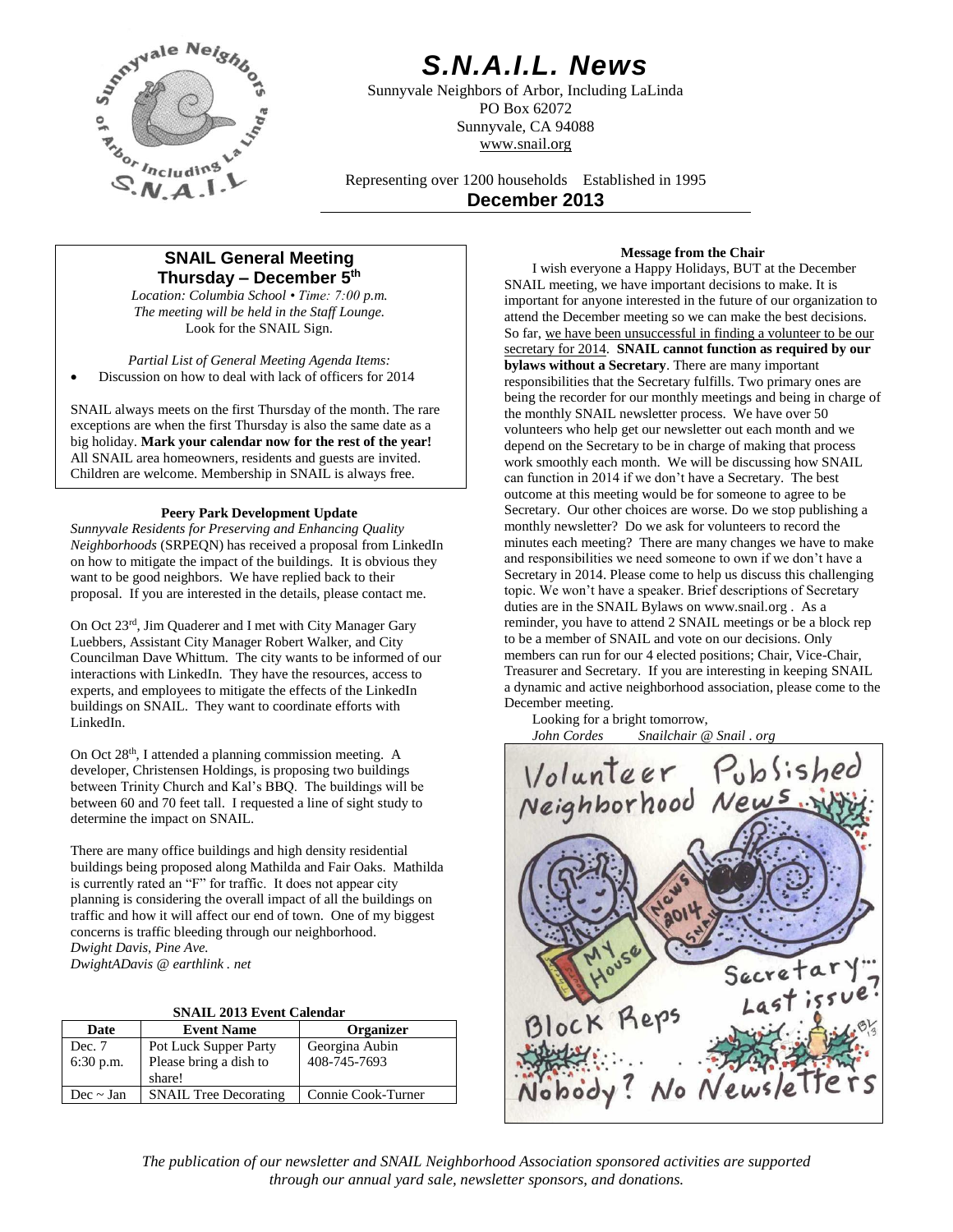#### **Neighborhood Holiday Potluck Party – December 7th**

Come one! Come all! The SNAIL Holiday party is THIS SATURDAY. There is space for adults and children alike to enjoy some time together celebrating the season.

SNAIL HOLIDAY POTLUCK PARTY

Saturday, December 7<sup>th</sup> 6:30-9:00 p.m. 763 San Diego Avenue Potluck dinner - please bring a dish to share.

RSVP to snailholidayparty @ snail.org or Georgina Aubin 408-745-7693.

## **Dinner Night Out**

There were nine of us eating at THAI BASIL on Monday night. We had four people unable to make it at the last minute. We had a great table and service; and the food was especially good. This was my first time there and I am sure I'll be going again! We need an organizer for DINNER NIGHT OUT in January. Let's keep our social calendar up to date! *Bonnie Lloyd, Social Secretary 408-747-1949.*

#### **Why Are The LinkedIn Buildings Adjacent To Mathilda?**

This question has come up time and time again. After all, the site for the new R&D campus now being constructed at the corner of Mathilda and Maude occupies almost an entire city block. Why couldn't the taller buildings have been placed deeper in on the property, further from the residential areas?

Well, as it turns out, this was actually the original plan. When JP DiNapoli Company started working with the Sunnyvale Planning Department in late 2011 and early 2012, their original intention was to work within the MS-55% and MS-70% zoning in place at the time (see the zoning map illustration). JP DiNapoli was going to place the parking areas closer to Mathilda with the taller office buildings further back. Planning staff recommended that the zoning be increased to MS-100% and that the taller buildings be placed directly on Mathilda, creating the "Great Wall" we see today. Why would Staff make such a recommendation?



Zoning map of the northern Mathilda area in early 2012.

The Sunnyvale 2011 General Plan describes "City Gateway" areas, shown in the next illustration, at the main entrance roadways of the City. These City Gateways are designated by semicircular shapes on this illustration. The semicircular area nearest to the LinkedIn buildings is at the intersection of Hwy. 101 and Mathilda. The 2012 zoning map supports the intention of the City

Gateway in the General Plan, with MS-100% zoning at the Hwy. 101 off ramp and decreased density zoning further south closer to the residential areas. (About three years ago when I looked at the zoning near Beechnut Ave. I thought, "It probably isn't that bad" and thought little of it because there were already three nice office buildings at the northwest corner of Mathilda and Maude. I thought, "Those buildings are nice; there's no reason anything would change at that corner.")



2011 General Plan "City Form Map" in the area between Central Expy. and Hwy. 237. "City Gateways" are described by semicircles.

Back to 2012. Planning Staff interpreted the General Plan to mean that the City Gateway is to extend at least all the way down to Maude Ave. In order to achieve this effect, they recommended to City Council that the zoning be changed from MS-55% and MS-70% to MS-100%. This allowed for the two 100-foot, 6-story buildings to be placed right on Mathilda. The developer did not do "outreach" to SNAIL. Perplexed by Staff's interpretation of the General Plan, I asked our Planning Officer how the General Plan and preexisting zoning could have been interpreted this way. She said it was because the General Plan is by its nature more general than the zoning and that staff found that the project was consistent with City policy.

So, there you have it. *Lessons learned:* Don't assume that your interpretation of the General Plan is shared by the Planning Department. Don't assume that our Planning Commission and City Council deeply analyze the issues they vote on. Don't assume that zoning cannot be quickly changed. Don't assume that buildings in excellent condition won't be demolished. And don't assume that you will hear about potential redevelopment in the early stages (when it is still early enough for your voice to have an effect) because developer "outreach" is not required. Sadly, if you want to be aware of planned development around your neighborhood in Sunnyvale, you will need to constantly be checking the internet or other sources. *Jim Quaderer, Beechnut Ave*.

### **Neighborhood December Street Sweeping Schedule**

Our streets are generally swept every two weeks on the day following your trash pickup. This month, the street sweeping schedule is:

|                                                                     | East SNAIL Neighborhood   Tues., Dec. 10 <sup>th</sup> and Fri., Dec. 27 <sup>th</sup> |  |  |  |
|---------------------------------------------------------------------|----------------------------------------------------------------------------------------|--|--|--|
|                                                                     | West SNAIL Neighborhood   Wed., Dec. 11 <sup>th</sup> and Fri., Dec. 27 <sup>th</sup>  |  |  |  |
| If no saible places move your ear off the street on street sweeping |                                                                                        |  |  |  |

If possible, please move your car off the street on street sweeping days.

#### **Next Newsletter Deadline**

The deadline for submitting articles and photos for the SNAIL January monthly newsletter is Saturday, December 14<sup>th</sup>. Simply email to SNAILeditor @ snail . org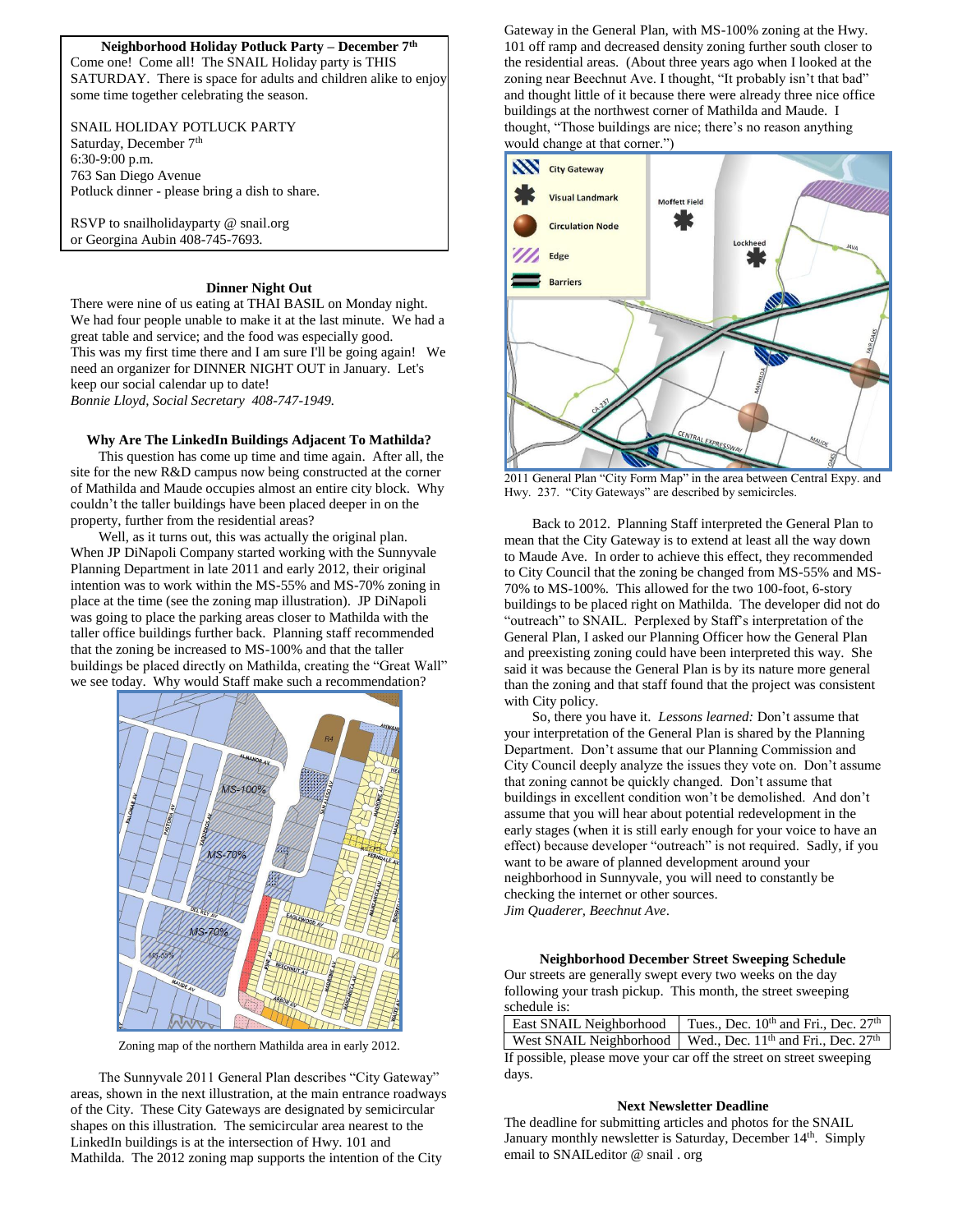#### **Brief Summary of November Meeting Minutes**

- Bylaws Committee: Still looking for a Chair.
- There was a discussion about the increased notification distance approved by the City Council – it was just for Peery Park.
- Red Bows Day at Connie's house, Dec.  $7<sup>th</sup>$  at 9 a.m. Check your bows in advance. There will be breakfast goodies. Pick up your bows. Please call Connie if you have bows stored at home. 408-739-8490.
- There will be bicycle lanes on both sides of Mathilda from downtown up to Maude. Also from Sunnyvale Ave. to Maude.
- Treasurer's report: 2 advertisers did not renew. 2 new ones came in. \$1000 grant from the City was deposited.
- Tax exempt status: No letters have been received from IRS.
- Discussion about what to do if we don't get volunteers for officers in 2014: How to dissolve SNAIL? When would SNAIL treasury be transferred to Sunnyvale Community Services?
- Discussion on bylaws: Allowing commercial property owners to be SNAIL members. Voted not to change present policy – all property owners can be members.
- Elections for 2014: John Cordes was elected for 2014 Chair. There were no nominees for Vice Chair, Secretary, or Treasurer.
- Voted to have the election for Vice Chair, Secretary, and Treasurer in December.
- City News: John Cordes announced the City-wide election results.
- Holiday Party, Dec 7<sup>th</sup>: Georgina Aubin asked that everyone attend. Discussed invitation list for City Council, etc. Neighbors should bring extra food because our guests are being told they do not need to bring food.
- Bonnie Lloyd will look for a dinner night out volunteer.
- Neighbors need to be looking out for new development near their homes on their own. Especially on the northern end of Madrone.

#### **Newsletter Delivery Update**

We need volunteers on the 700 block of Madrone, the 700 block of Borregas, Worley Ave., and the 200 block of East Ferndale to deliver SNAIL newsletters once a month. Each block takes about 15-20 minutes.

Please check your busy schedules and find a few minutes to help your neighborhood with this very important task. Our newsletter is how we keep in touch and share our coming events. Please call 408-739-8490 to volunteer a few minutes of your time. Thank you, *Connie Cook-Turner*

#### **Armory Dates**

Upcoming dates for SNAIL volunteers to work at the Armory are:

- Tuesday, Dec.  $3^{\text{rd}}$  & Dec.  $10^{\text{th}}$
- Monday, Dec. 16th
- Tuesday, Dec. 24<sup>th</sup> & 31<sup>st</sup>
- To volunteer, please contact Malcolm Lloyd 408-747-1949

#### **It's that time of year again! Red Bows Day - Saturday, Dec. 7th, 2013, 9 a.m.**

Block reps and Elf helpers meet at Connie's home for breakfast goodies, coffee, tea, hot chocolate, and friendship before heading out to decorate our neighborhood for the Holiday Season. This is one of the nicest things we do all year and we all feel happier for it!

 It's time to get your SNAIL Red Bows out of storage. Check them over, and let us know what supplies you need, so we can have them ready for you.

 Anyone who hasn't had Red Bows on your street in the past and would like to have them, just count your street trees and call 408- 739-8490 to get some. Anyone who would like to help put up the bows, please call also.

 We need to hear from everyone who has Red Bows at your home whether you need supplies or not, to know that you will be active this year, or if you might need a helper.

 Looking forward to seeing you on Red Bows Day! Thank you, *Connie Cook-Turner*

# **Bishop Elementary School News**

Bishop School was excited to hear of the passage of Measure G. Money provided from Measure G will go directly to Bishop School to modernize our classrooms, kitchen, and library media/center. Site utilities, parking and traffic, restrooms, roofs, windows and energy systems will be upgraded as well. We have already begun design discussions with the architect and look forward to the changes that will take place. Soon you will able to see the proposed plans & provide input into the design at the Bishop School front office. We will keep you posted. Thank you for your efforts!

# **Upcoming Events at Bishop:**

Holiday Party on December 13<sup>th</sup>, 2013, at 5 p.m. in the cafeteria with Santa Claus, crafts, raffles, food and more! The event is open to all Bishop families.

Walking Wednesday is on December 18<sup>th</sup> to encourage our students to walk or bike to school.

Holiday vacation begins Monday, December 23rd, 2013, and school resumes on Monday, January 6<sup>th</sup>, 2014.

Reminder: Bishop School welcomes visitors but is a CLOSED campus. All visitors must sign in at the front office and obtain a visitor's pass when visiting during school hours. Penal Code Section 627.

We hope all our families enjoy a safe and happy holiday! *Jennifer Aufang*

#### **Rotating Earthquake Food Stores**

Here's one way to always have emergency food stores on hand without having to throw out the older food. Purchase canned meats, vegetables, fruits, soups, stews, and canned juice. Buy enough to feed at least your family for over three days. Store these cans in a place which is still easy to get to if your house were to collapse or burn. Store a can opener with the cans. Keep them till next November and then donate them to Second Harvest Food Bank or another charity. Around the same time, buy another batch of canned food and drinks, store them again, and donate them a year later.

# *SNAIL BOARD and CITY of SUNNYVALE SUPPORT STAFF*

| <b>Chair</b>                               | John Cordes              | 550 E. Arbor Ave.            | 650-288-9645 |
|--------------------------------------------|--------------------------|------------------------------|--------------|
| Email                                      | SNAILchair @ snail . org |                              |              |
| <b>Vice Chair</b>                          | Jessica McDole           | 598 E. Duane Ave.            | 404-236-9517 |
| Secretary                                  | Jim Quaderer             | 302 Beechnut Ave.            | 408-737-9479 |
| Treasurer                                  | Kirstin Sims             | 663 Madrone Ave.             | 650-759-9170 |
| <b>Newsletter Editor</b>                   | Mark David               | 621 San Diego Ave            | 408-734-4325 |
| <b>Newsletter Distribution Coordinator</b> | Connie Cook-Turner       | 810 Carolina Ave.            | 408-739-8490 |
| <b>Social Secretary</b>                    | Bonnie Lloyd             | 802 Borregas Ave.            | 408-747-1949 |
| <b>Neighborhood Preservation</b>           | <b>Steve Frias</b>       | SFrias @ sunnyvale. ca. gov  | 408-730-7613 |
| Neighborhood Resource Officer              | <b>Todd Fekete</b>       | TFekete @ sunnyvale. ca. gov | 408-730-7153 |
|                                            |                          |                              |              |